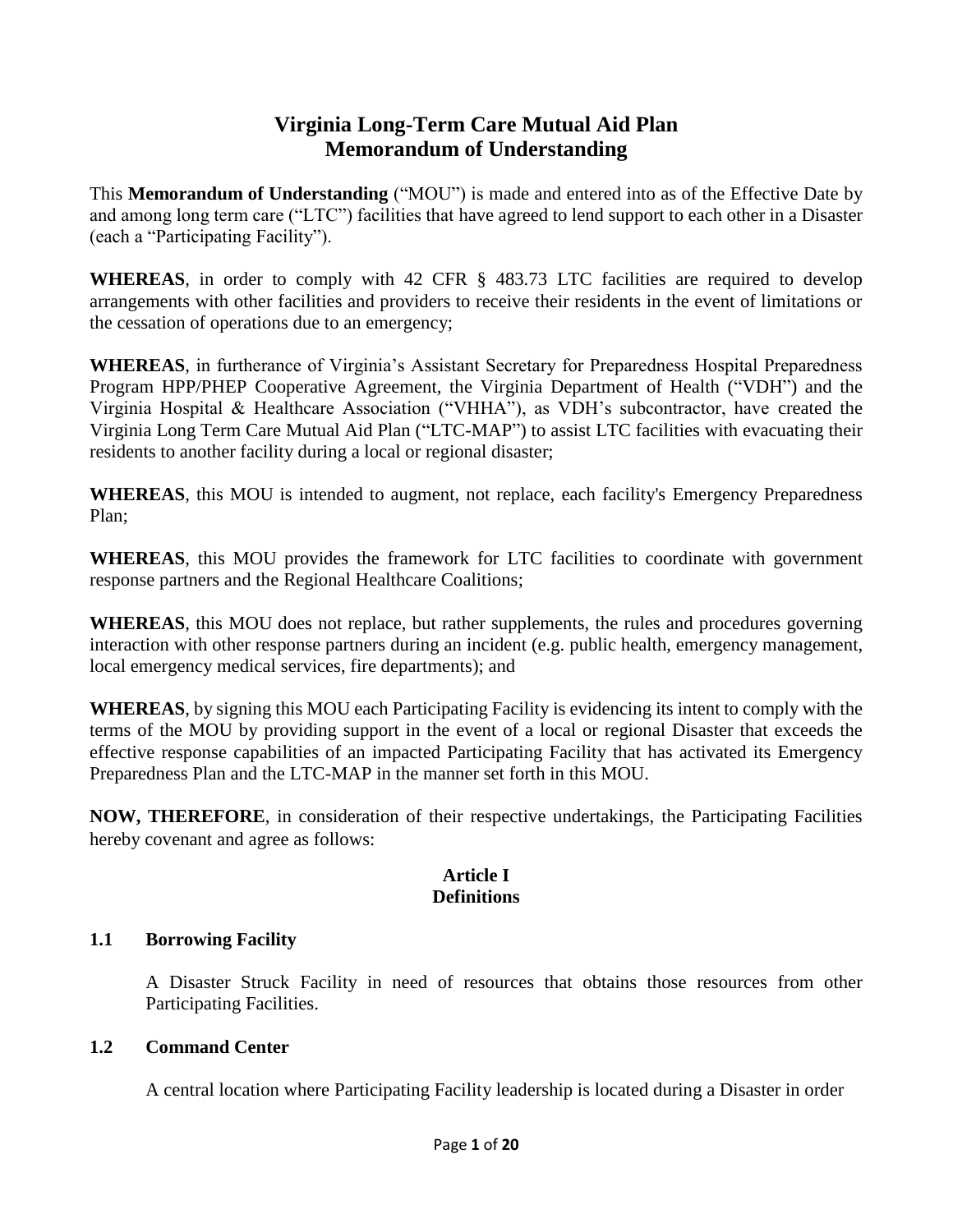to carry out emergency preparedness and response activities and is the primary point of administrative authority and decision making.

#### **1.3 Demobilization**

The orderly, safe, and efficient return of an incident resource to its original location and status.

#### **1.4 Disaster**

An incident that has the ability to or has compromised a Participating Facility's operating status, exceeds a Participating Facility's effective response capability, or cannot be resolved solely by using the Participating Facility's own resources. It may be an "external" or "internal" incident for the LTC facility and assumes that each affected Participating Facility's Emergency Preparedness Plan has been implemented through the activation of the LTC facility Command Center.

#### **1.5 Disaster Struck Facility ("DSF")**

A Participating Facility that is experiencing a Disaster.

#### **1.6 Emergency Operations Center ("EOC") – Local or State**

Provides planning, communications, coordination, and oversight of the Disaster response on a local or regional level including coordination with the ESF-8.

#### **1.7 Emergency Preparedness Plan**

A plan required by 42 CFR § 483.73 that includes a process to maintain an integrated response during a disaster or emergency situation.

#### **1.8 Emergency Support Function 8 ("ESF-8")**

The public health and medical services support function for the local or state government, or federal level, that provides for the organization, mobilization, and coordination of health and medical services in a health emergency or other disasters that require the involvement or activation of ESF-8. ESF-8 operations report up through VDH during a declared disaster.

#### **1.9 Evacuating Facility**

A Disaster Struck Facility that needs to transfer its residents to a Stop Over Point or RAF.

#### **1.10 Fast Out Evacuation**

The immediate evacuation of residents from a LTC facility due to an immediate threat, such as a fire or flood.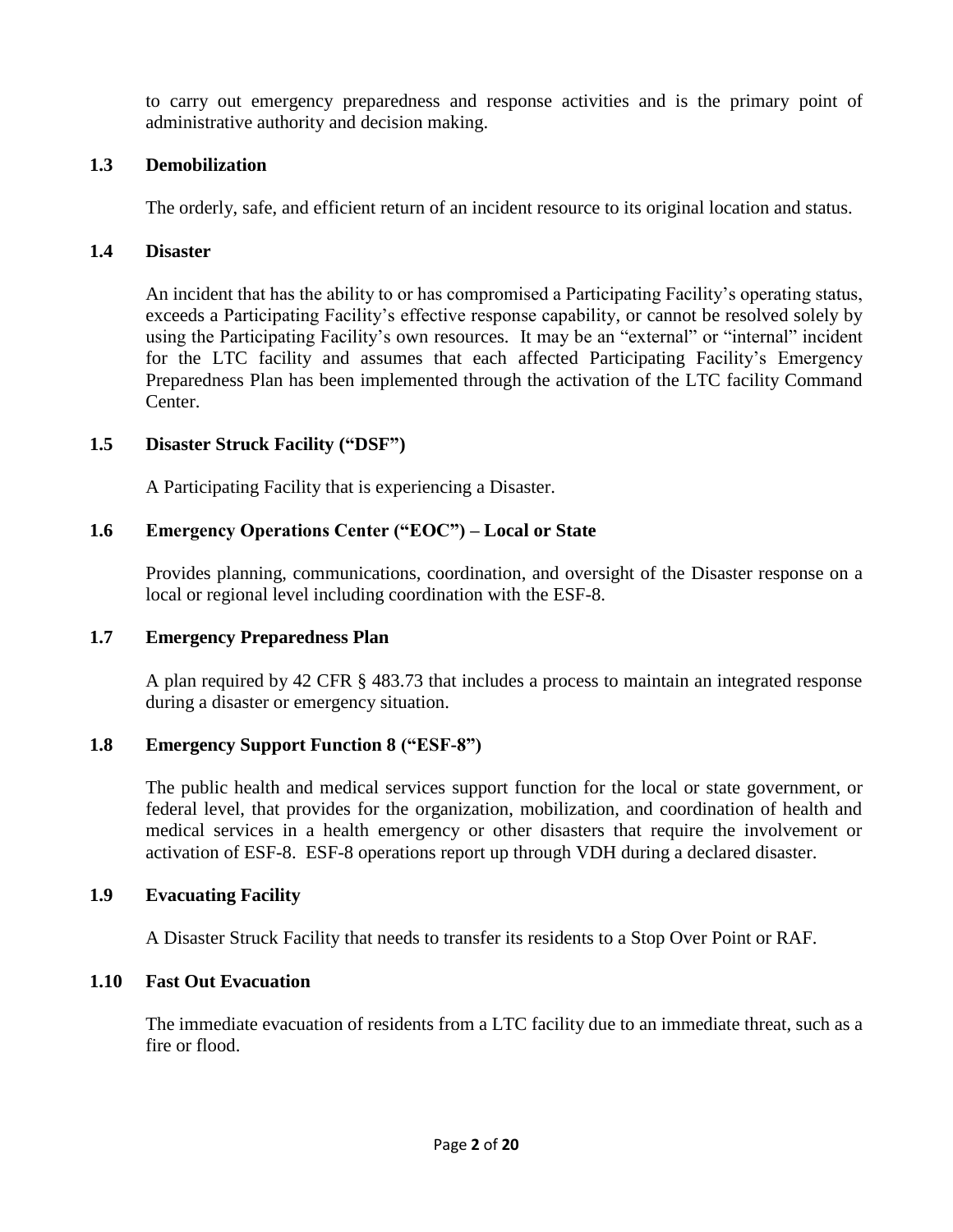# **1.11 Lending Facility**

A Participating Facility that is providing resources to a Borrowing Facility.

## **1.12 Regional Healthcare Coalition ("RHC")**

The entity responsible for working with LTC facilities in its geographic area to implement the LTC-MAP and for operating the Regional Healthcare Coordination Center.

# **1.13 Regional Healthcare Coordination Center ("RHCC")**

A multi-agency coordinating center operated by the Regional Healthcare Coalition designed to act as the hub for communication and coordination for healthcare facilities during a disaster.

## **1.14 Resident Accepting Facility ("RAF")**

A Participating Facility accepting resident from an Evacuating Facility.

# **1.15 Stop Over Point**

A location to shelter residents during a Fast Out Evacuation until residents can be transported to an appropriate facility.

# **1.16 Virginia Healthcare Alerting and Status System ("VHASS")**

A secure, web-based emergency management system used to coordinate and streamline individual and regional healthcare response to all hazards. A list of participating facilities will be made available on VHASS by April 1, 2018 or made available by request.

#### **Article II Organization Responsibilities**

## **2.1 Virginia Department of Health Office of Emergency Preparedness**

The VDH Office of Emergency Preparedness ("OEP") with cooperation of the Office of Licensure and Certification ("OLC") is the primary state agency responsible for coordination of public health and medical emergencies.

# **2.2 Virginia Hospital & Healthcare Association**

VHHA, under contract with VDH, is responsible for administering the Virginia LTC-MAP. In its role as administrator, VHHA will maintain a copy of all signed MOUs and be responsible for program maintenance.

## **2.3 Regional Healthcare Coalitions**

RHCs, under contract with VHHA, are responsible for the regional implementation of the mutual aid activity and are responsible for the day-to-day relationships under this MOU. RHCs will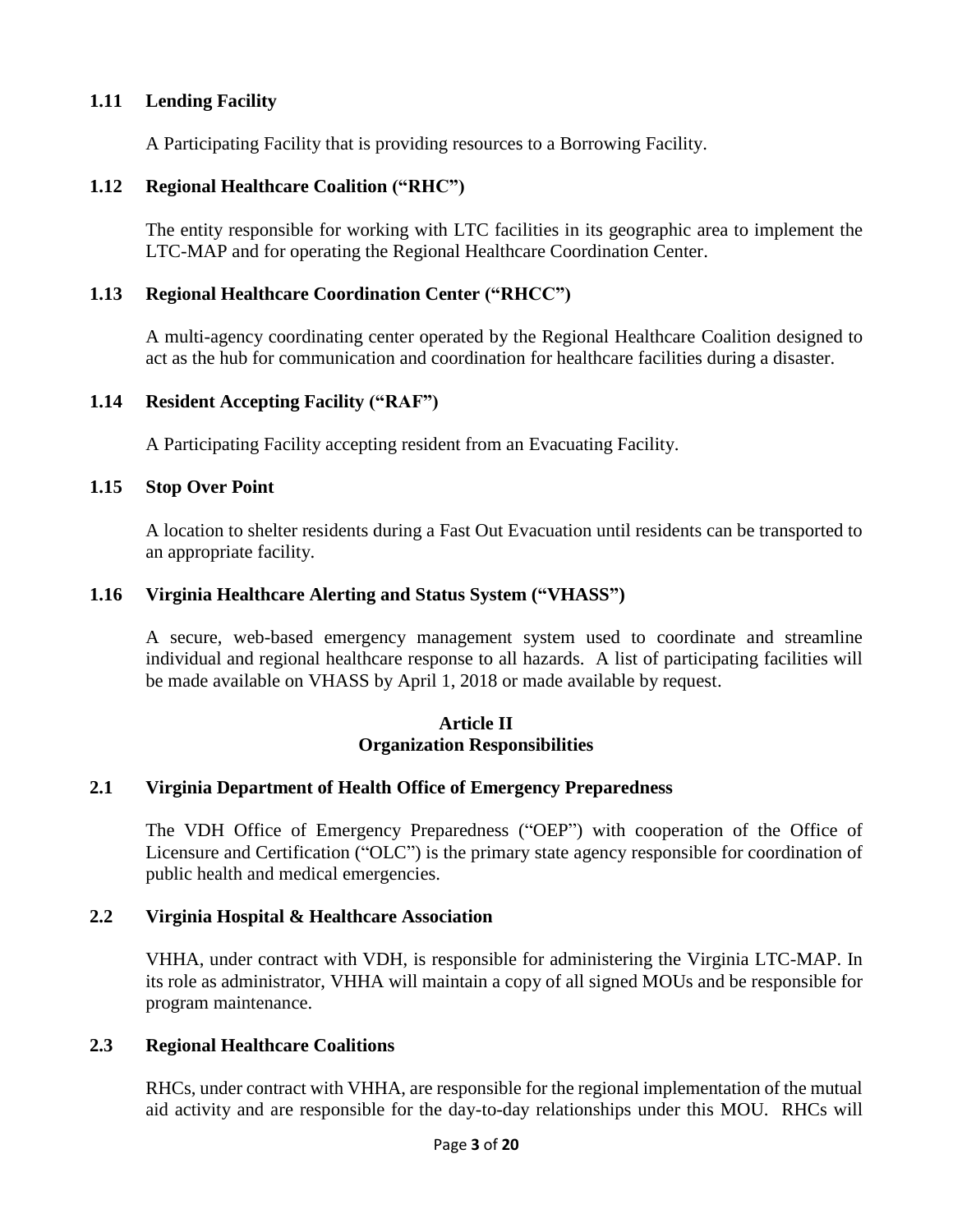maintain regional procedures and policies with regards to the implementation of the LTC-MAP program. Additionally, RHCs will maintain contact information and other information specific to a Participating Facility.

# **2.4 Local Health Districts**

VDH Local Health Districts ("LHD") are the primary local authority responsible for public health and medical emergencies. LHDs will work with their respective Regional Healthcare Coalitions and local Participating Facilities to implement the LTC-MAP and coordinate emergencies with local emergency response partners. The LHDs, under the purview of VDH, have the primary responsibility for coordination of emergencies pertaining to public health. The RHCC assist in this role; however, Participating Facilities may need to coordinate directly with LHD officials regarding local resources.

# **2.5 Participating Facility**

- 2.5.1 Activities and Exercises. Participating Facilities are responsible for the implementation of the LTC-MAP within their respective facility. Participating Facilities agree to participate in community exercises and drills to test the LTC-MAP's effectiveness.
- 2.5.2 Information Update. Participating Facilities are expected to designate emergency contacts to coordinate LTC-MAP initiatives, routinely update their information with the RHCs and VHASS or other electronic system as directed by the RHCs, report any major facility changes that may preclude the Participating Facility from participating or modifying the level of actual participation in the LTC-MAP and maintain a hard copy of the LTC-MAP in a designated location.
- 2.5.3 Implementation of LTC-MAP MOU. To be considered a Participating Facility the LTC facility must have a signed MOU on file with its respective RHC, and the VHHA.

*It is the objective of this LTC-MAP to exclude activations of the LTC-MAP for situations associated with facility closure and labor action (strikes), unless the event involves immediate threat to resident lives or involves a failure of the infrastructure where the building is untenable.* 

- 2.5.4 Communications. Participating Facilities are responsible for informing emergency agencies and VDH of their situation and defining needs that cannot be accommodated by the Participating Facility itself.
- 2.5.5 Command Center. A Participating Facility's Command Center is activated when a facility activates its Emergency Preparedness Plan. A DSF must activate a Command Center in order to request resources through this LTC-MAP.
- 2.5.6 Public Relations. Participating Facilities are responsible for developing family and media responses and coordinating with other entities for the family and media response for the Disaster.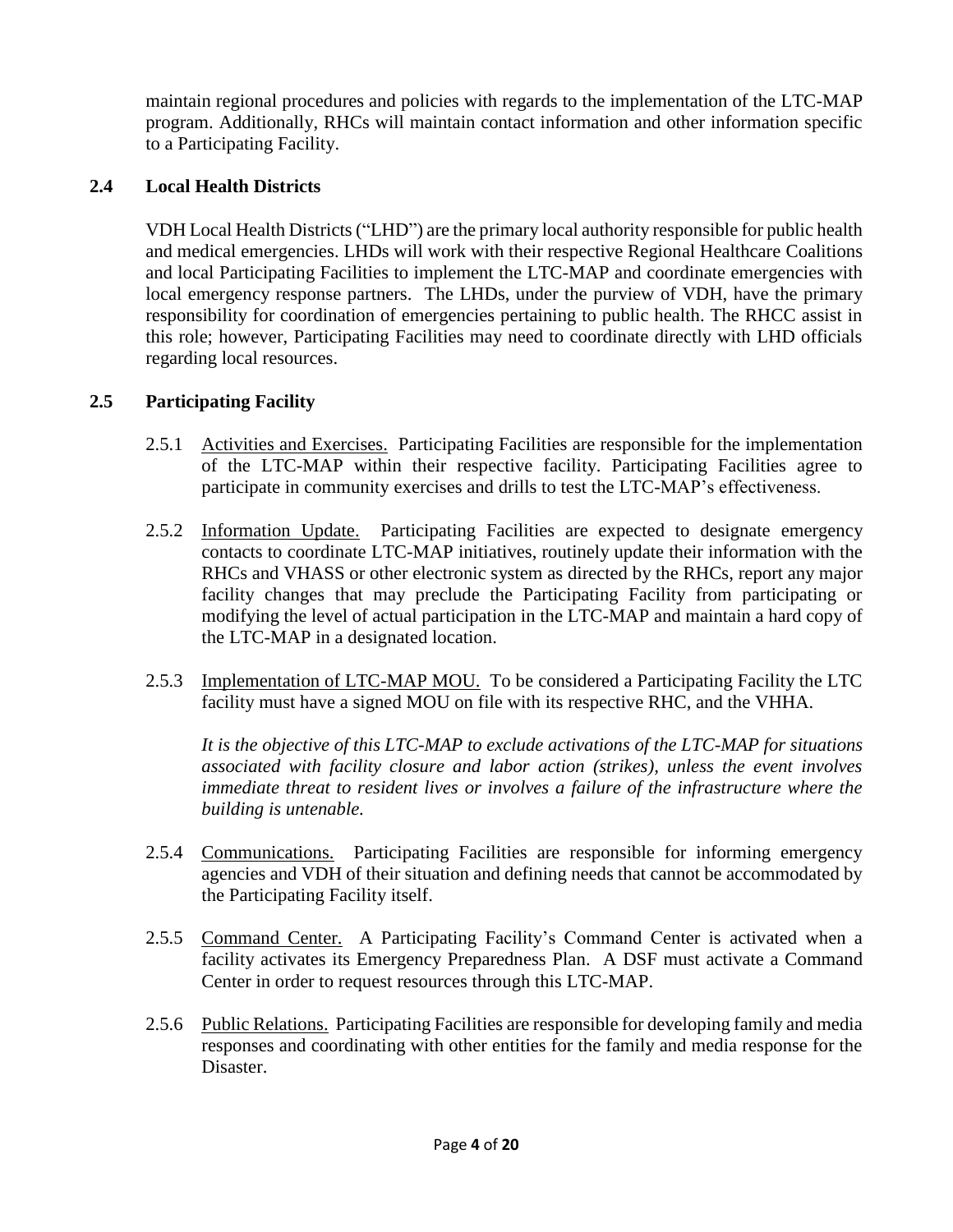- 2.5.7 Regional Plan. Participating Facilities should work with their RHC to ensure adherence with any regional procedures, policies, plans or initiatives. Whenever possible, Participating Facilities will update their internal Emergency Preparedness Plan to be compatible with such guidance.
- 2.5.8 Operational Status. Participating Facilities are responsible for notifying and informing VDH, and the RHCC, of their operational status based on regional procedures for communicating this information.
- 2.5.9 Surge Capacity. Participating Facilities must be able to expand bed capacity to 110% of licensed bed capacity for purposes of accepting transfer of residents from Evacuating Facilities.
- 2.5.10 Emergency Preparedness Plan. The terms of this MOU must be incorporated into each Participating Facility's Emergency Preparedness Plan.

# **Article III Activation of LTC-MAP**

# **3.1 Participating Facility**

During a Disaster, only the authorized administrator (or designee) or Command Center at each Participating Facility has the authority to request or offer assistance through the LTC-MAP. The LTC-MAP is activated by notifying the RHCC and appropriate response agencies via regional activation protocols.

## **3.2 Regional Healthcare Coordination Center**

Participating Facilities are responsible for notifying and informing the RHCC of its resource needs, staffing needs, or its need to evacuate residents and the degree to which it is unable to meet these needs. Any life-safety emergencies should be reported directly to the local Public Safety Answering Point (PSAP) typically accessed through 911. Any evacuation of residents should be in coordination with the scene incident commander, an individual from the response organization that has overall responsibility for managing the incident, with support from the RHCC, when possible. The RHCC may poll Participating Facilities for availability of resources and prioritize and direct the distribution of resources with the appropriate locality EOC. Once resources have been assigned, the RHCC will inform the DSF which Lending Facility (ies) or RAF(s) to contact to confirm arrangements.

## **3.3 Sharing of Information**

The RHCC and/or any response partner may use information obtained for the purposes of coordinating a response to a DSF. This may include disclosure to other Participating Facilities and other response partners for, but not limited to, situational awareness, situational reporting, resource requests, and resource coordination.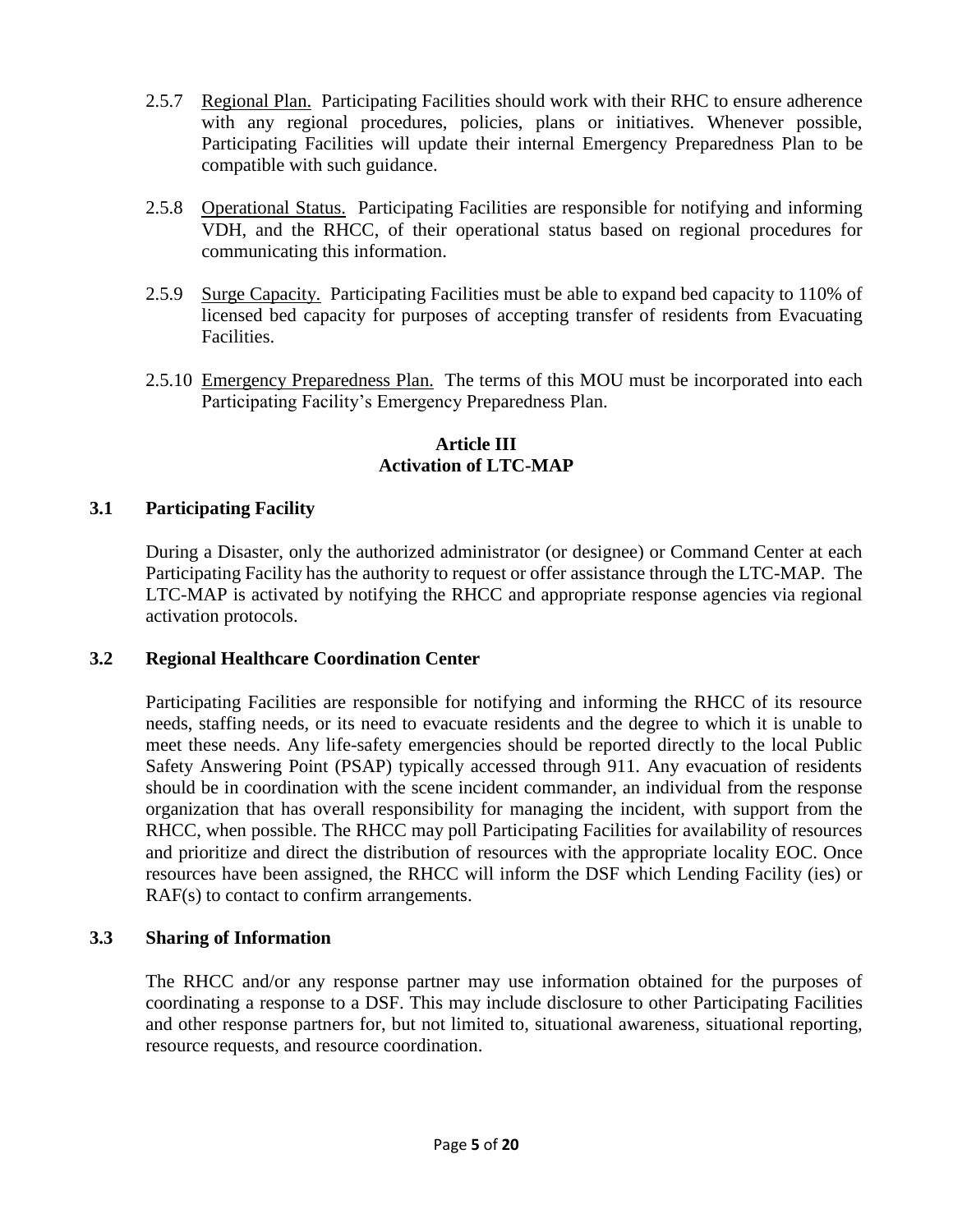## **3.4 Pre-Existing Agreements**

Participating Facilities should seek to obtain needed resources through existing agreements and contracts prior to seeking resources through the LTC-MAP.

#### **3.5 Supplantation of Existing Relationships**

This MOU and the LTC-MAP are not designed to supplant any existing relationships with local or regional emergency response partners. Participating Facilities should maintain any ongoing relationships with their emergency response partners.

# **Article IV Borrowing Staff**

#### **4.1 Communication of Request**

Borrowing Facilities should clearly document their resource needs to the RHCC via the resource request procedures in their respective RHCC emergency operations plan. A Borrowing Facility may make a verbal request to the RHCC to borrow staff from another Participating Facility to expedite the process; however, a written request should be submitted as soon as possible and prior to Demobilization.

The Borrowing Facility's request shall include:

- The type and number of staff requested,
- How quickly staff are needed,
- Logistic information (parking, where to report, and who to report to), and
- How long staff will be needed.

The Lending Facility will provide:

• A list of names and credentials of the borrowed staff.

## **4.2 Right of Refusal**

The Borrowing Facility has the right to reject any and all borrowed staff at any time for any reason.

## **4.3 Identification**

Borrowed staff will be required to present two forms of identification including their facility identification badge.

## **4.4 Documentation**

Borrowing Facilities should clearly document hours worked by borrowed staff by a sign-in and sign-out sheet. Likewise, Lending Facility should maintain independent records for reconciliation.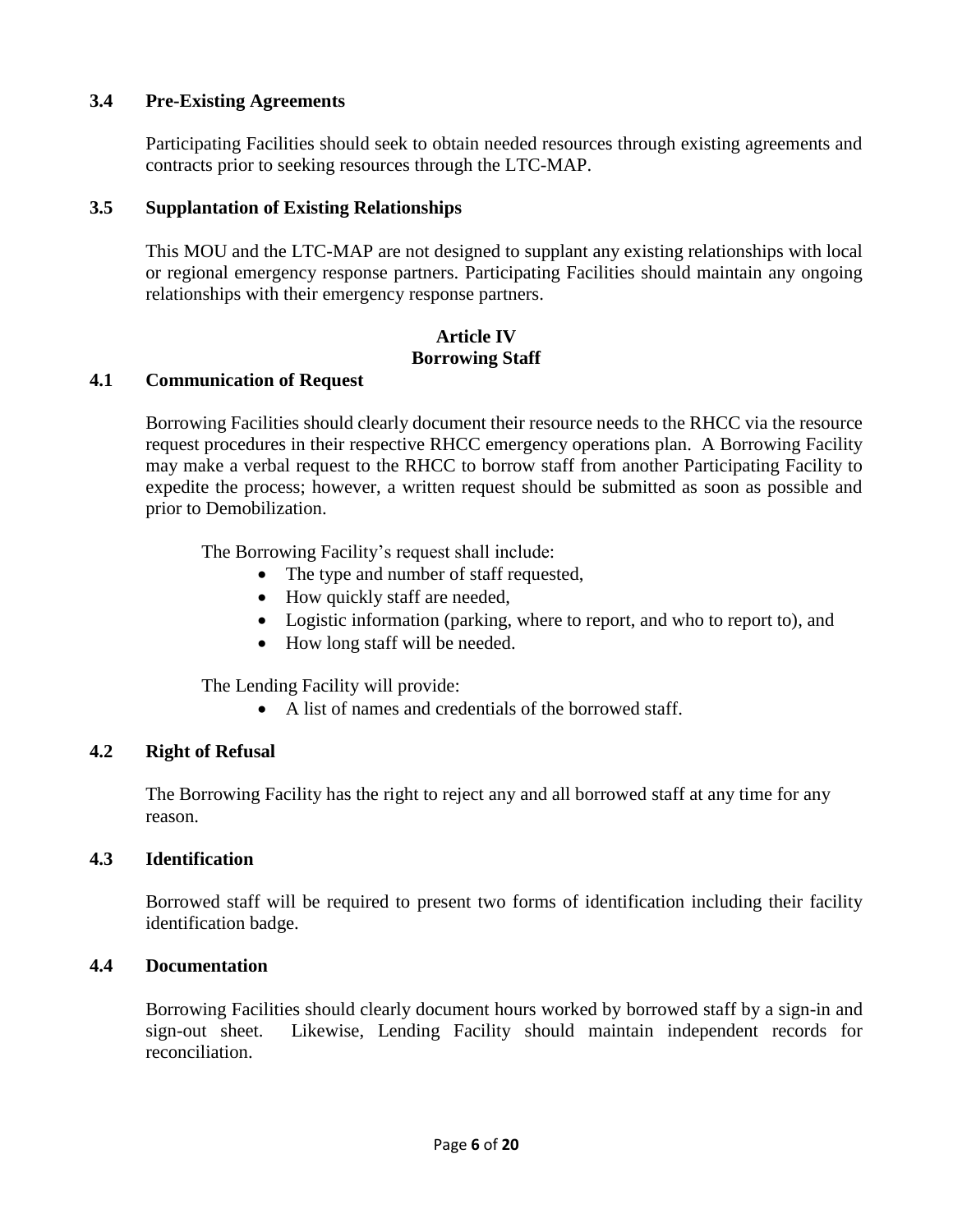#### **4.5 Supervision**

Each borrowed staff member shall have an assigned supervisor at the Borrowing Facility. This supervisor is responsible for adequately orienting the borrowed staff member and periodically ensuring his/her performance is adequate.

#### **4.6 Scheduling**

Shifts shall follow the Borrowing Facility's emergency staffing plan. The length of shifts may be negotiated in advance with Lending Facility. Borrowed staff are expected to remain on duty until they are relieved, unable or unsafe to continue or are dismissed. The supervisor is responsible for communicating with them regarding their assignments. Borrowed staff shall document their time.

#### **4.7 Demobilization Procedures**

The Borrowing Facility will provide and coordinate any Demobilization procedures, postincident stress debriefing, as required, transportation as necessary to return borrowed staff to the Lending Facility, and a copy of the assignment log and time sheets for tracking and payment purposes.

#### **4.8 Costs of Borrowed Staff**

Normal payroll procedures will be followed by each Participating Facility. Borrowed staff will be retained on the Lending Facility's payroll. If a Lending Facility requests reimbursement for borrowed staff time, the Borrowing Facility shall reimburse the Lending Facility the full costs of the borrowed staff including any benefits and taxes. The Borrowing Facility shall submit time sheets to the Lending Facility and the Lending Facility shall generate an invoice. Lending Facility shall supply sufficient documentation to substantiate costs. All financial matters should be worked out directly between Participating Facilities. Failure to pay may result in removal of a Participating Facility from the LTC-MAP program.

#### **4.9 Logistic Needs**

A Borrowing Facility shall be responsible for all logistic needs of borrowed staff including food, transportation and lodging as required. If borrowed staff are transported by the Borrowing Facility, round trip transportation will be required unless explicitly stated otherwise.

#### **Article V Borrowing Pharmaceuticals, Supplies and/or Equipment**

#### **5.1 Communication of Request**

Borrowing Facilities should clearly document their resource needs to the RHCC via the resource request procedures in their respective RHCC emergency operations plan. A Borrowing Facility may make a verbal request to the RHCC for pharmaceuticals, supplies and/or equipment from another Participating Facility to expedite the process, however, a written request should be submitted as soon as possible and prior to Demobilization.

#### **5.2 Documentation**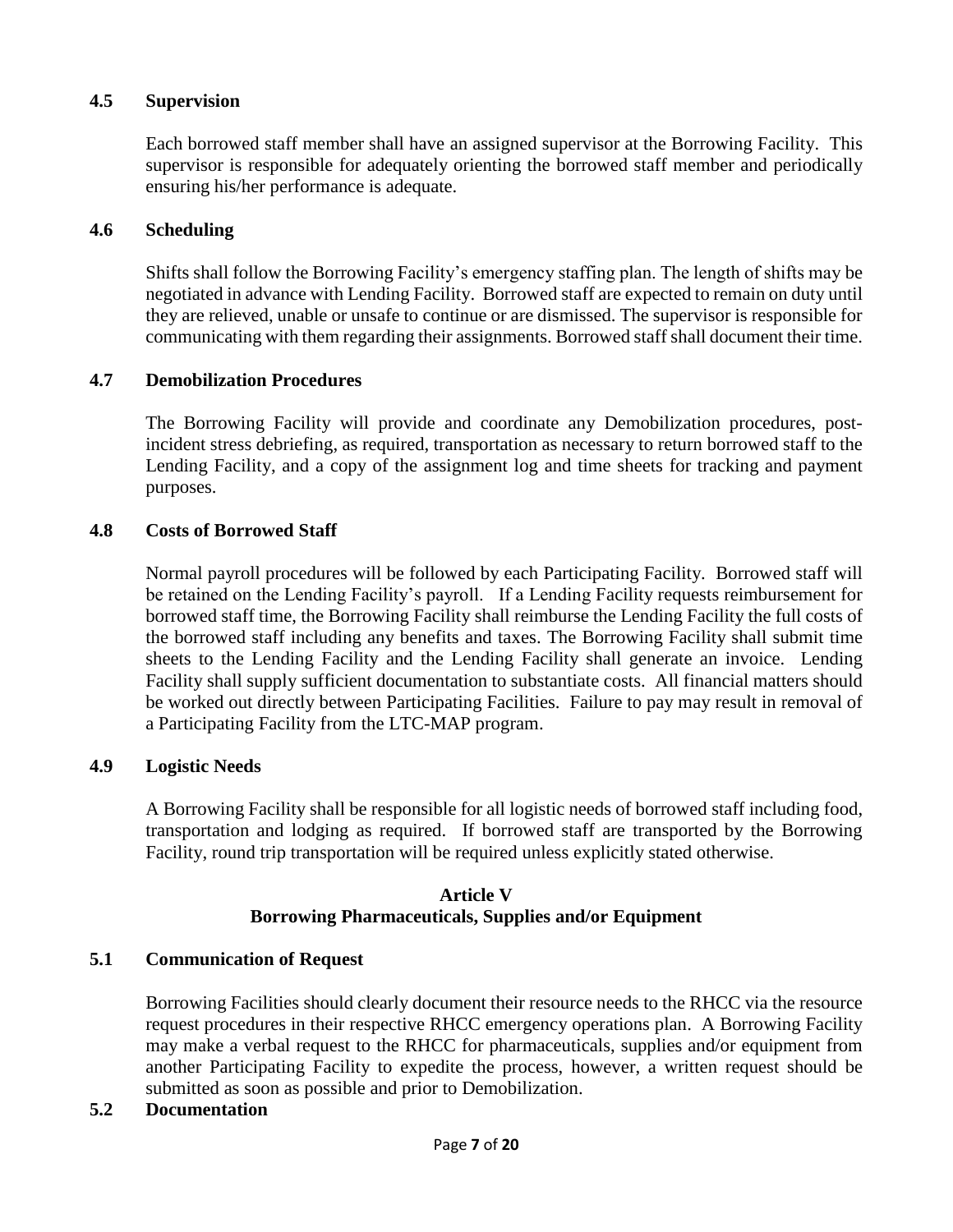The Borrowing Facility and Lending Facility agree to utilize the request forms contained in the region specific mutual aid plans in the absence of facility specific forms. Borrowing Facilities shall accept forms supplied by the Lending Facility assuming they contain sufficient documentation which should include the items involved in the transaction, condition of the material prior to the loan, and the party responsible for the material. The Borrowing Facility is responsible for confirming receipt of any pharmaceuticals, supplies and/or equipment.

# **5.3 Transporting of pharmaceuticals, supplies, and/or equipment**

The Borrowing Facility is responsible for coordinating the transportation of pharmaceuticals, supplies, and/or equipment to and from the Lending Facility. The appropriate EOC will facilitate transportation when requested, and if available. The Borrowing Facility is responsible for all costs associated with transportation including handling and loading of any borrowed equipment.

# **5.4 Maintenance of pharmaceuticals, supplies, and/or equipment**

The Borrowing Facility is responsible for appropriate use, storage, and maintenance of borrowed pharmaceuticals, supplies, and/or equipment upon receipt and during the time the materials are located at the Borrowing Facility. The Borrowing Facility will take specific measures related to the safekeeping of pharmaceuticals as required by law. The Borrowing Facility should take reasonable precautions with regards to storage and use of equipment including being used by properly trained operators.

# **5.5 Return of pharmaceuticals, supplies, and/or equipment**

Reusable pharmaceuticals and supplies which are returned to Lending Facility in clean, damagefree condition shall not be charged to Borrowing Facility and no rental fee may be charged. The Lending Facility shall determine whether returned items are "clean and damage-free." The Borrowing Facility is responsible for the cleaning, maintenance, and prompt return of borrowed equipment. Borrowed equipment is expected to be returned in good working order, otherwise replacement may be required. Once borrowed equipment is no longer needed by the Borrowing Facility, it shall be returned. Alternatively, a Lending Facility may request orally or in writing that the borrowed equipment be returned. Borrowing Facility should make reasonable efforts to return the borrowed equipment within twenty-four (24) hours of notification.

## **5.6 Payment for pharmaceuticals, supplies, and/or equipment**

A Lending Facility may request reimbursement for materials and expenses. Costs, which shall be determined jointly by the Lending Facility and Borrowing Facility, may include use, breakage, damage, replacement, and return of the borrowed pharmaceuticals, supplies, and/or equipment. Borrowed equipment shall be charged at the current equipment rate or if no rates have been established as mutually agreed upon between the two Participating Facilities. Payment can be made either in-kind or with actual replacement cost. The Lending Facility shall supply sufficient documentation to substantiate costs. Failure to pay may result in removal of a Participating Facility from the LTC-MAP program.

## **5.7 Borrowed Equipment**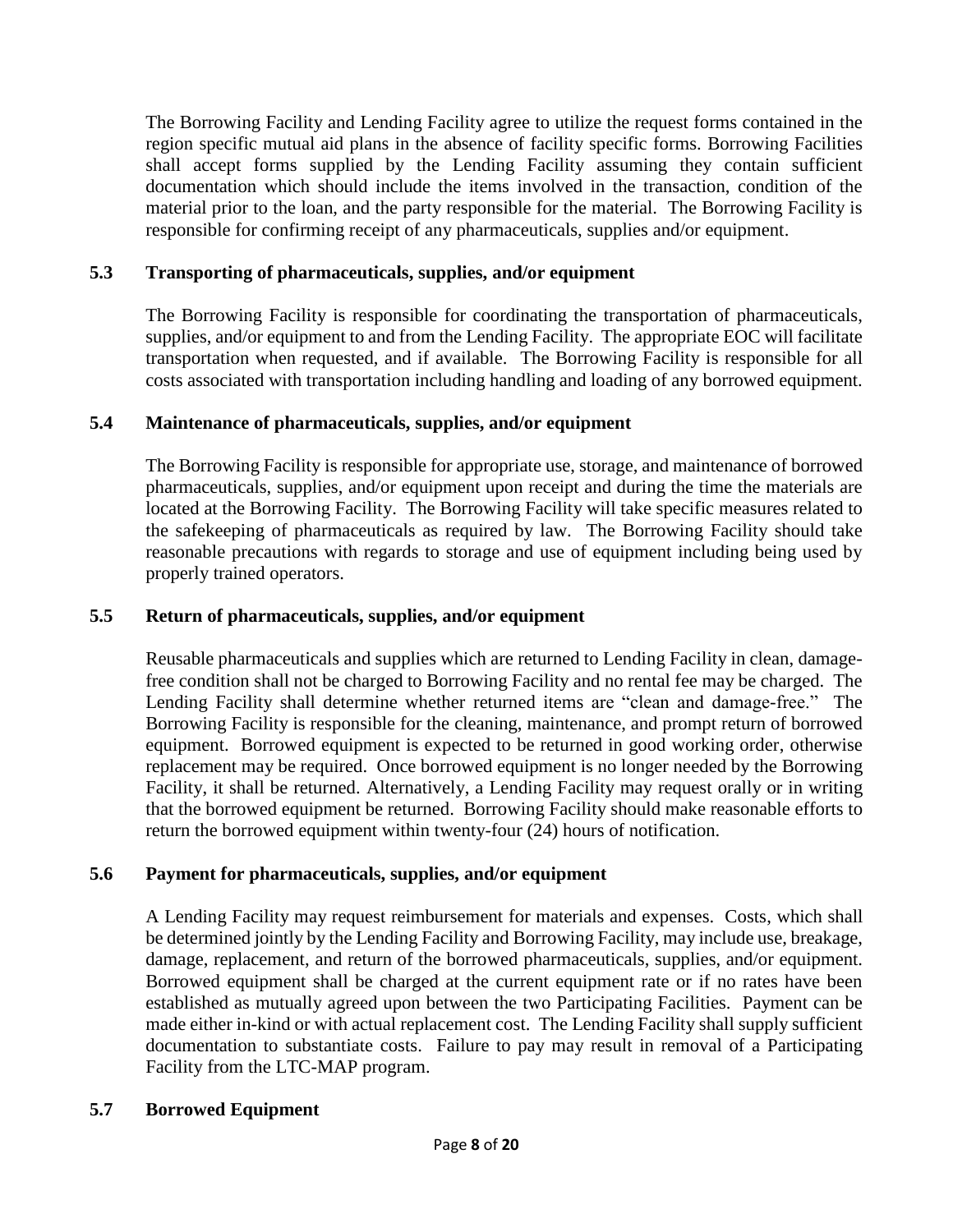Borrowed equipment is provided as is, and Borrowing Facilities should ensure its suitability prior to use. Borrowing Facility is required to supply, at its own expense, any fuel, lubrication, or other consumable costs for borrowed equipment. A Lending Facility may require an operator to be supplied with borrowed equipment. The Borrowing Facility will be responsible for any costs associated with the operator, in addition to the cost of the equipment. In the event an operator is not supplied with borrowed equipment, the Borrowing Facility will be responsible for ensuring that the borrowed equipment is operated by qualified and trained individuals.

# **5.8 Lost, Stolen, Damaged Equipment**

Should borrowed equipment be lost, stolen or damaged, the Borrowing Facility shall be responsible for replacing the borrowed equipment with equipment of "equal condition and capability." The Borrowing Facility shall not be liable for damage caused by the sole negligence of Lending Facility's operator(s). If the Lending Facility must lease or rent a piece of equipment while the Lending Facility's equipment is being repaired or replaced, the Borrowing Facility shall reimburse the Lending Facility for such costs.

#### **Article VI Transfer/Evacuation of Residents**

# **6.1 Resident Care Responsibilities**

If a resident is relocated to another Participating Facility, either temporarily or permanently, the resident will be under the care of the RAF until transferred back to the Evacuating Facility. The Evacuating Facility is responsible for transferring extraordinary drugs or other special resident needs, if possible. The Evacuating Facility must accept the resident back once it is operational. There are several scenarios where a resident may not be returned to the Evacuating Facility including resident discharge to home or alternate level of care, resident refusal of transfer, resident unstable for transport, resident death, or permanent closure of the Evacuating Facility.

*From an ethical standpoint, it is expected that no marketing efforts will be made by the RAF to the Evacuating Facility's residents while these residents are in the RAF's care*.

## **6.2 Communication of Request**

If conditions at an Evacuating Facility are unsafe, an Evacuating Facility may request a resident transfer to another Participating Facility through the RHCC and on-scene incident commander, if applicable. Written documentation is required prior to the actual transfer of a resident or if a technological failure prevents this, as soon as feasible thereafter.

## **6.3 Right to Refuse**

A Participating Facility has the right to refuse the transfer of any resident to its facility for any reason.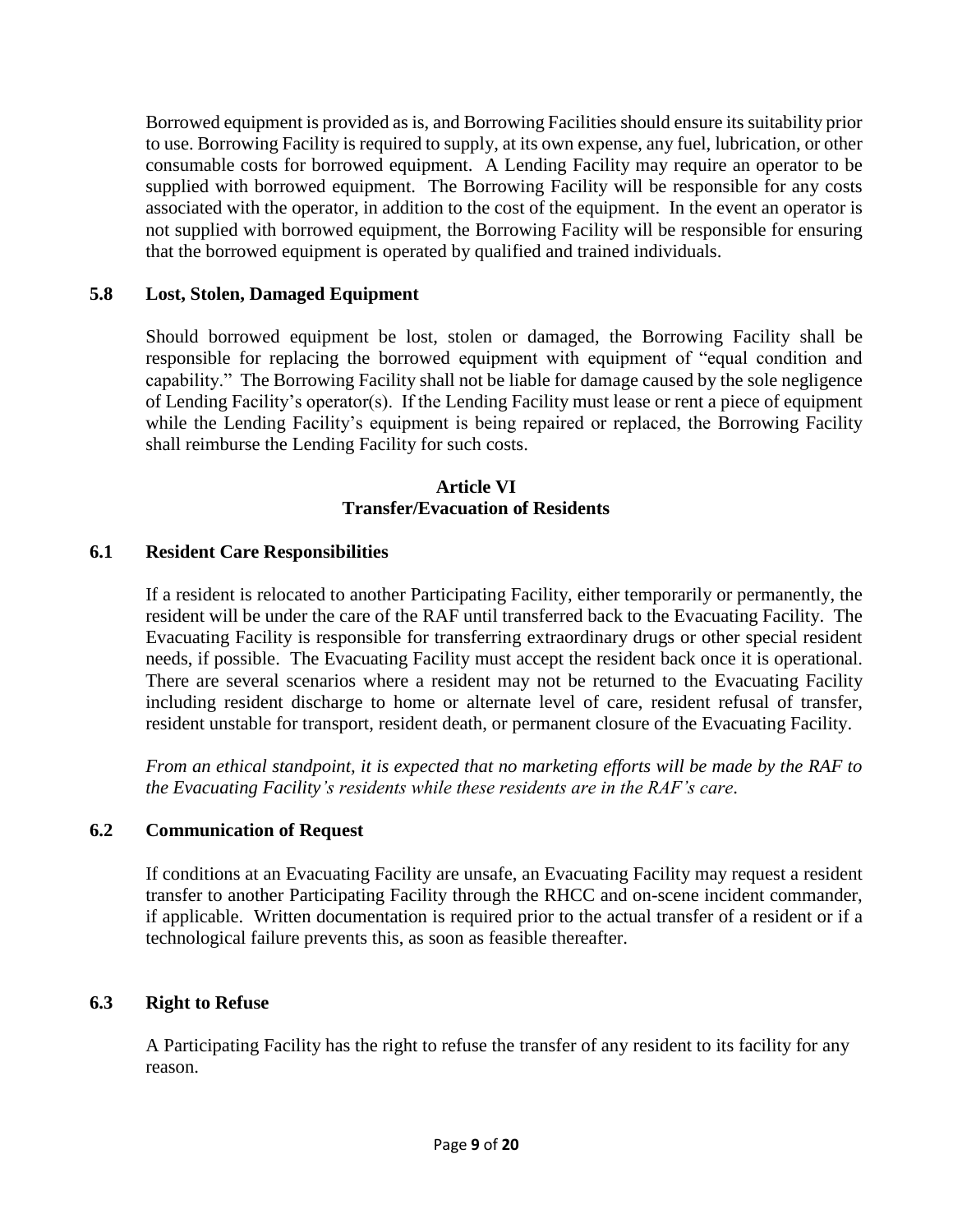## **6.4 Placement**

An Evacuating Facility should coordinate the placement of any residents from its facility with the RHCC. After the request has been made to the RHCC, the RHCC will coordinate identifying RAFs for patient placement. It is then the Evacuating Facility's responsibility to work with the RAF for resident transport. The Evacuating Facility should offer residents who are physically able to be discharged the option to be discharged, prior to transferring the patient to a RAF. A final disposition of each resident should be filed with the RHCC once a patient has been transferred.

# **6.5 Medical Staff**

The RAF is responsible for coordinating with its medical staff to assign a provider to each resident received. When possible, the transferring physician will contact the receiving physician to provide information regarding patient care. If a physician is credentialed in both facilities, he/she may continue caring for the patient. If the physician is not credentialed at the RAF location, emergency credentialing and privileging may be applied.

## **6.6 Documentation**

An Evacuating Facility will provide the following information to the RHCC and on-scene incident commander:

- The number of residents to be transferred.
- The general nature of each resident's illness or condition, including whether a skilled nursing facility ("SNF") or Nursing Facility ("NF") resident,
- Any specialized services required (e.g. ventilator), and
- Mode(s) of transportation needed.

When transferring a resident to a RAF, an Evacuating Facility will provide the following documentation to the RAF:

- The number of residents to be transferred,
- Each resident's illness or condition.
- Any specialized services required (e.g. ventilator),
- Mode(s) of transportation needed,
- Expected time of arrival,
- Resident / Medical Record / Staff / Equipment Tracking Sheet, attached hereto and incorporated herein as Exhibit A,
- Resident emergency evacuation form for each resident, that includes resident demographic information, contact person, code status, medications, key clinical information, usual mental status, behavior problems/safety risk, isolation precautions, devices and treatments, risk alerts, diet, activities of daily living, and personal belongings sent with resident. A sample resident emergency evacuation form is attached hereto as Exhibit B, and
- If time permits, the entire medical record and other pertinent information such as insurance.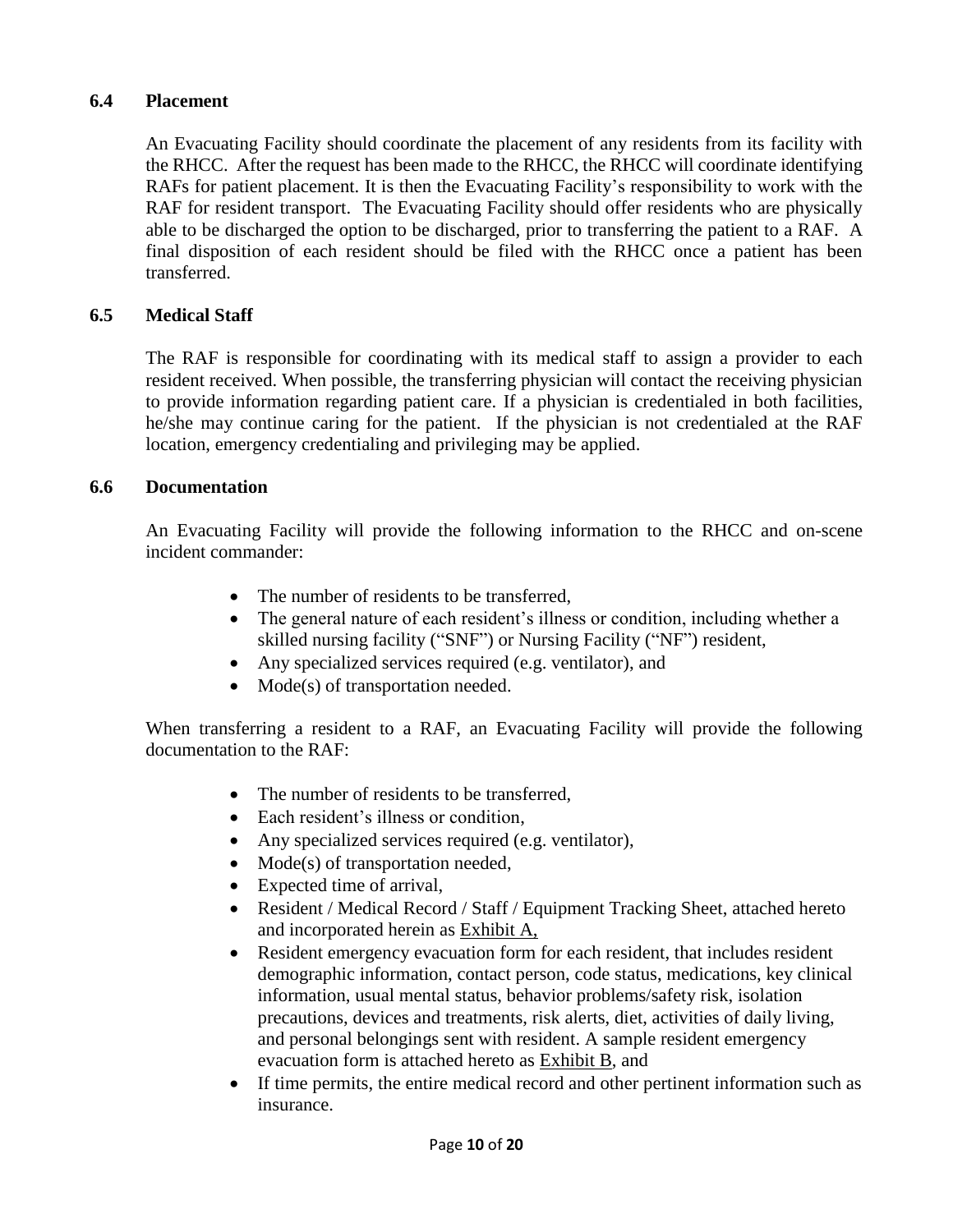*The Evacuating Facility is responsible for tracking the destination of all residents transferred out and providing this information to the RHCC*

*NOTE: If a Participating Facility utilizes electronic medical records, it should make every effort to batch print medical records, either on-site or off-site. If an Evacuating Facility permits remote access to its medical records system, an Evacuating Facility staff member with access should travel with the residents.*

# **6.7 Transporting of residents**

The Evacuating Facility is responsible for coordinating transportation of the residents to the RAF, as well as any associated costs. The Evacuating Facility should also coordinate the transfer of all medications (including controlled substances) and supplies as time permits.

The RAF will:

- Identify an appropriate location for resident care,
- Designate point of entry,
- Assign appropriate staff, and
- Communicate arrival of residents to the Evacuating Facility or the RHCC.

## **6.8 Supervision/Responsibility**

Once a resident arrives at the RAF he/she becomes the RAF's resident and is under the care of the RAF's admitting physician until transferred to the Evacuating Facility or another facility, discharged, or reassigned.

## **6.9 Notification**

The Evacuating Facility is responsible for notifying the resident's family or legal guardian and the resident's attending or personal physician of the resident transfer. As appropriate, the RAF may assist in this process and shall assume the responsibility for communicating with the resident's family or legal guardian following admission to the RAF.

## **6.10 Exceeding Licensed Bed Capacity**

It is the intent of the LTC-MAP to place displaced residents into open licensed beds whenever possible. In situations where a RAF may exceed its licensed bed capacity to shelter residents, this decision will be made based on published guidance by the VDH OLC and in coordination with the RHCC. Additionally, RAFs should engage the Fire Marshal and Code Enforcement Officials as required.

## **6.11 Fast Out Evacuation**

During a Disaster that requires the fast evacuation of residents, the Evacuating Facility may require residents be evacuated to a Stop Over Point such as an independent living facility, assisted facility, senior center, or other location to provide for the immediate protection of residents. If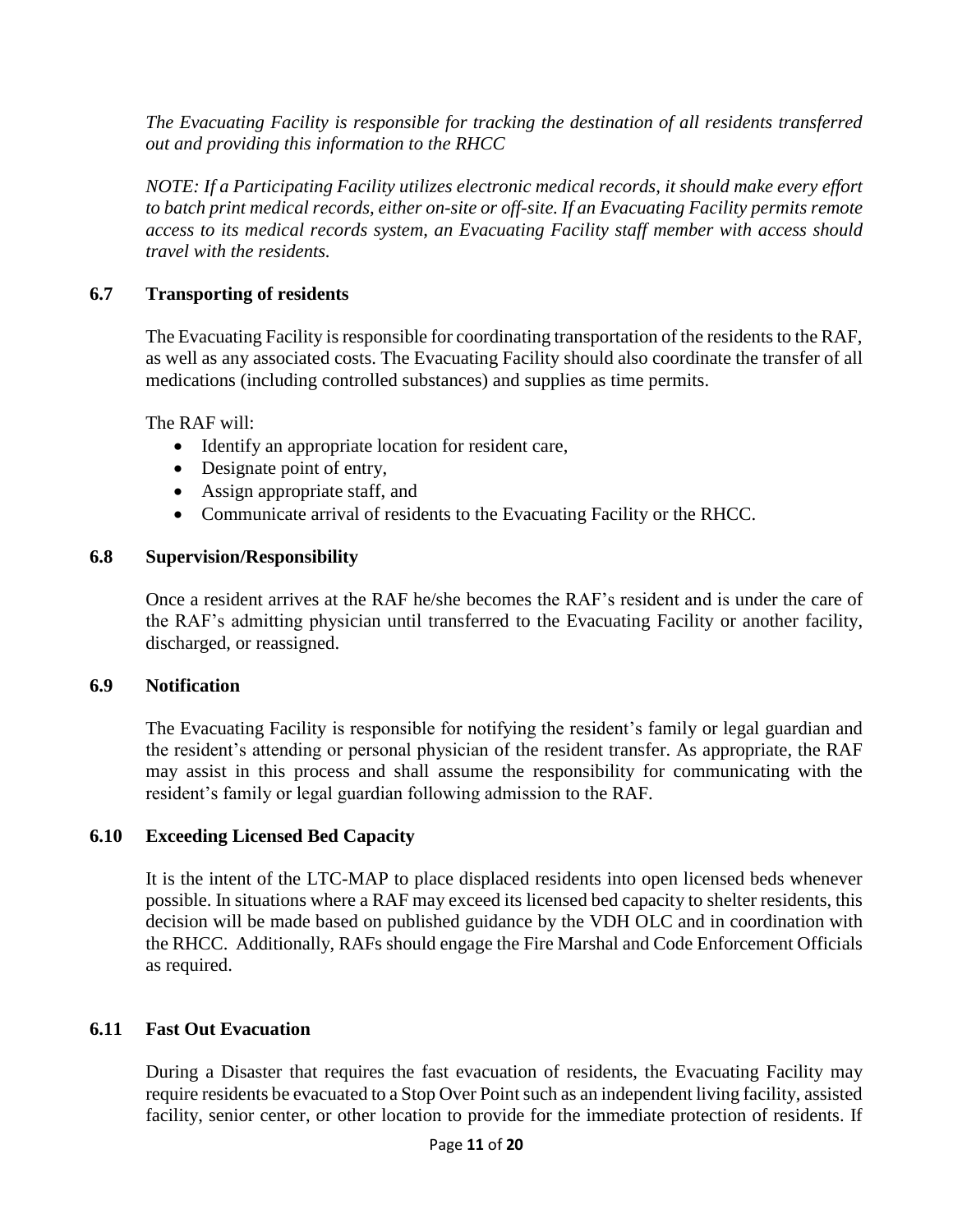long term sheltering is needed, these residents will be moved to a RAF with a more appropriate level of care.

#### **6.12 Evacuation with Prompt Return**

In situations where an evacuation (slow or fast) is necessary, but it is clear that the Evacuating Facility will be operational in the near future, the RHCC will attempt where possible to identify RAFs that will allow the Evacuating Facility to achieve the primary goal of keeping Evacuating Facility residents in close proximity to the Evacuating Facility to ensure that staff and families will be able to visit or help provide care for displaced residents.

*An example of this scenario is during a high-heat event where there is an A/C failure but it is anticipated to be operational in a few days.*

#### **6.13 Evacuation with Prolonged Return**

In a situation where an immediate evacuation is necessary, but it is clear that the facility may not be reoccupied for a period of time, residents will be moved to RAFs with open beds over a larger geographic area. Residents may initially be moved to a local facility or Stop Over Point for temporary care as open beds are located.

*An example of this scenario would be a significant fire or flooding where the rooms cannot be reoccupied for several weeks.* 

Regardless of the scenario, the RAF will work to provide an appropriate level of care, either through open beds, discharging residents ready to go home early, or finding alternative spaces.

#### **6.14 Payment for Resident Care**

The Evacuating Facility and RAF will work with each other and the appropriate payer (Medicare or Private Payer) to work through the payment of services for the care of residents. Payment for resident care by Medicaid is addressed in Article VII below.

#### **Article VII DMAS Reimbursement Policies<sup>1</sup>**

#### **7.1 Reimbursement**

 $\overline{a}$ 

Reimbursement to a DSF for its Medicaid residents who must be temporarily evacuated to a RAF may continue for up to 30 calendar days after the disaster event.

- The DSF does not "discharge" its residents and the RAF does not "admit" the residents transitioning from the DSF.
- The DSF is still considered the provider of record and will continue to bill Medicaid for each day of care.

<sup>&</sup>lt;sup>1</sup> See Medicaid Memo: Special "Reimbursement for Individuals Evacuated from a Disaster Struck Nursing Facility Due to Temporary Emergencies" October 4, 2017.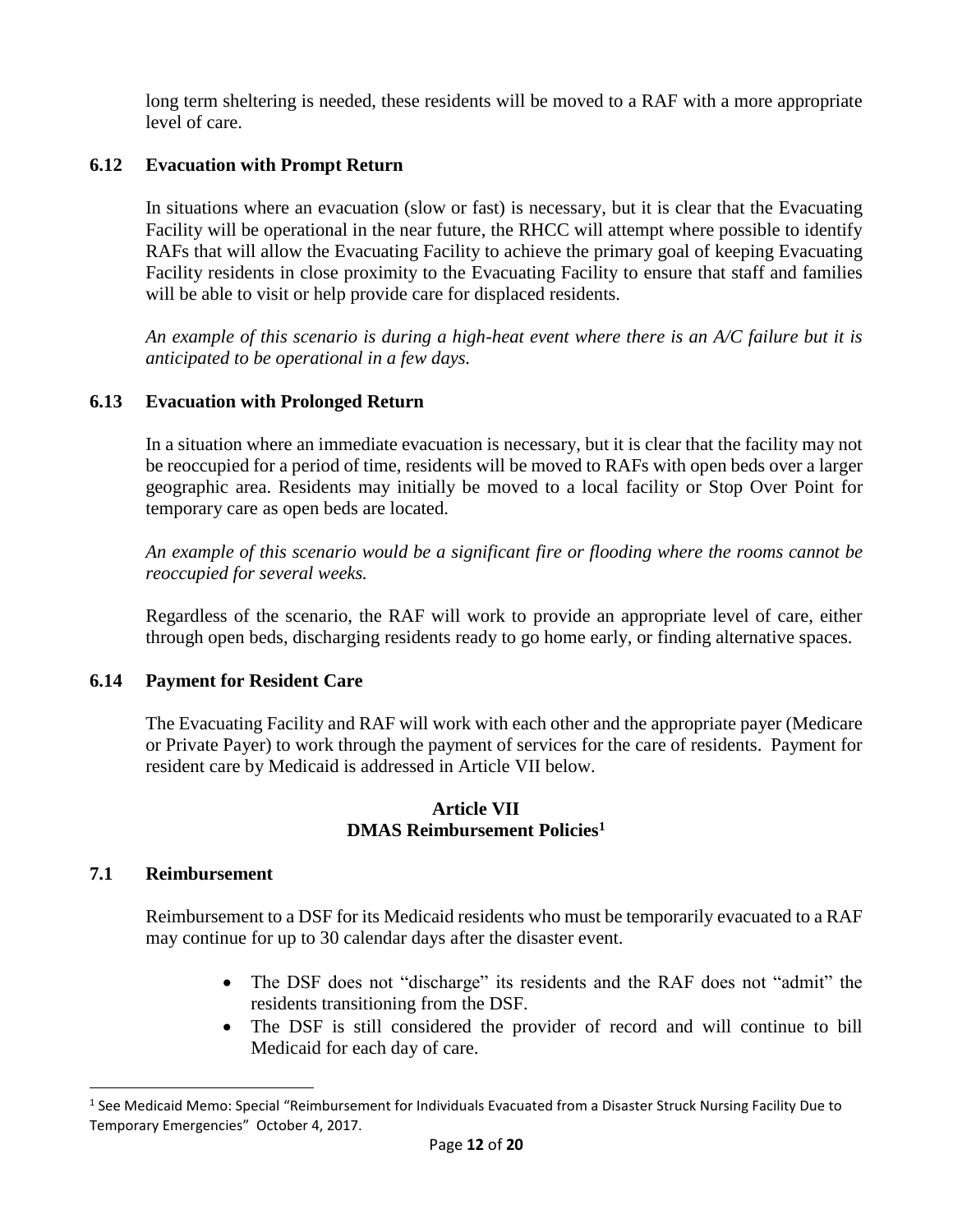- Reimbursement will be the same as if the individual was residing in the DSF.
- The DSF is then responsible for reimbursing the RAF that accepts its residents during the disaster period.
- No other reimbursement will be made to either the DSF or the RAF.

# **7.2 The DSF and RAF must meet the following conditions:**

# **7.2.1 Contract**

The DSF must have a contract with the RAF, the contract must:

- Include terms of reimbursement and mechanisms to resolve any contract disputes;
- Protocols for sharing care and treatment information between the two facilities; and
- Requirements that both facilities meet all conditions of Medicare or Medicaid participation determined by VDH.

*Note: This MOU is an acceptable contract<sup>2</sup>*

# **7.2.2 Resident Records**

The DSF must notify DMAS of the disaster event, maintain records of evacuated residents with names, dates and their evacuation destination, and regularly update DMAS on the status of the repairs to their facility.

- o The DSF must send the required information by email to evacuation@dmas.virginia.gov or by fax to (804)371-4981.
- o Alternatively, the DSF may coordinate with the RHCC to provide DMAS with the required information.

The DSF is responsible for completing the necessary Minimum Data Set ("MDS") assessments, either directly or by delegating the function to the RAF.

- o The RAF need only complete the clinical assessment portion of the MDS for each evacuated resident, and may do this on a paper MDS form if the electronic MDS is not available.
- o The RAF may then send the paper MDS assessment back to the DSF.
- o The DSF may transmit the updated MDS at a later date, once the emergency is resolved as long as it was completed timely and within the appropriate observation period.

*Note: This process does not require the issuance of the 1135 waiver.*

# **7.2.3 Placement Requirements**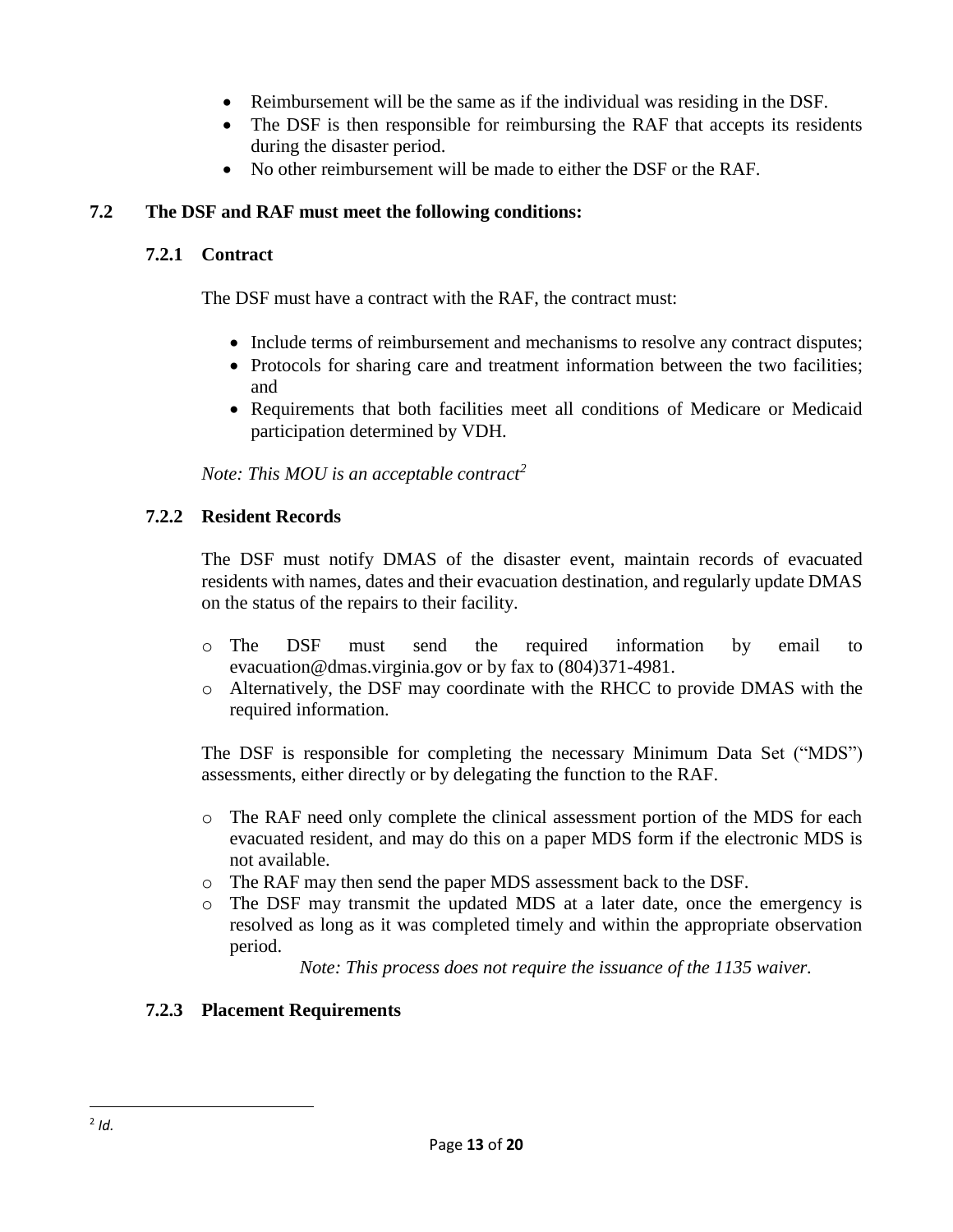Nothing shall preclude an individual from asking to be discharged and admitted to another nursing facility or alternative placement during the initial 30-day period. Alternative placements may include:

- o Home and Community-Based Services Waiver (e.g., CCC Plus waiver), or
- o Program for All-Inclusive Care for the Elderly (PACE)

The DSF must determine within 15 days of the event whether individuals will be able to return to the facility within 30 days of the disaster event. If the DSF determines that it is not able to reopen within 30 days, it must discharge the individuals and work with them to choose admission to the RAF, other nursing facilities, or alternative placements.

o The DSF should proceed with discharge documentation by Day 16 (DMAS does not pay for Day of Discharge) and the RAF should commence with admission procedures by Day 16 for these Medicaid individuals (DMAS does pay for day of admission).

*Note: It is understood that it would be impractical to completely discharge all residents from the DSF and admit them to other facilities or placements in one day; therefore, the process should commence by Day 16 and be completed by Day 30.*

- o Admission to the RAF is not a requirement and it may be deemed that the resident could be transferred to a more suitable location at that time if he or she does not meet the RAF's admission criteria or based on resident choice. In this situation, normal discharge procedures apply.
- o The RAF or other facility or placement that accepts admission of evacuated residents must follow normal admission criteria.
- o Reimbursement to the DSF shall cease when an individual is officially discharged.
- o If the resident returns to the DSF after the 30-day timeframe, the RAF or alternate facility will discharge the resident and complete a discharge assessment. The DSF will then consider the resident as a new "admission" (not a "Re-entry") for MDS purposes.

*Note: If the RAF does not accept Medicaid, the RAF will not be able to accept residents enrolled in Medicaid from the DSF for formal admission. In this case, a transfer request would be put into effect.*

Managed Care Organizations (Health Plans) – This MOU will satisfy the requirements referenced in the DMAS Health Plan Contract - Section 12.4.10 – "Nursing Facility Mutual Aid Agreements." This payment plan does not address NF residents covered by private pay, LTC insurance, no pay or SNF residents covered by Medicare, Medicare Managed Care, or private insurance.

*Note: Reimbursement covers facility costs, but not necessarily ambulance/ transportation costs. Each facility should review its facility specific business interruption insurance and agreements with private emergency medical services (EMS) transportation firms or private bus contracts.*

## **Article VIII Term and Termination**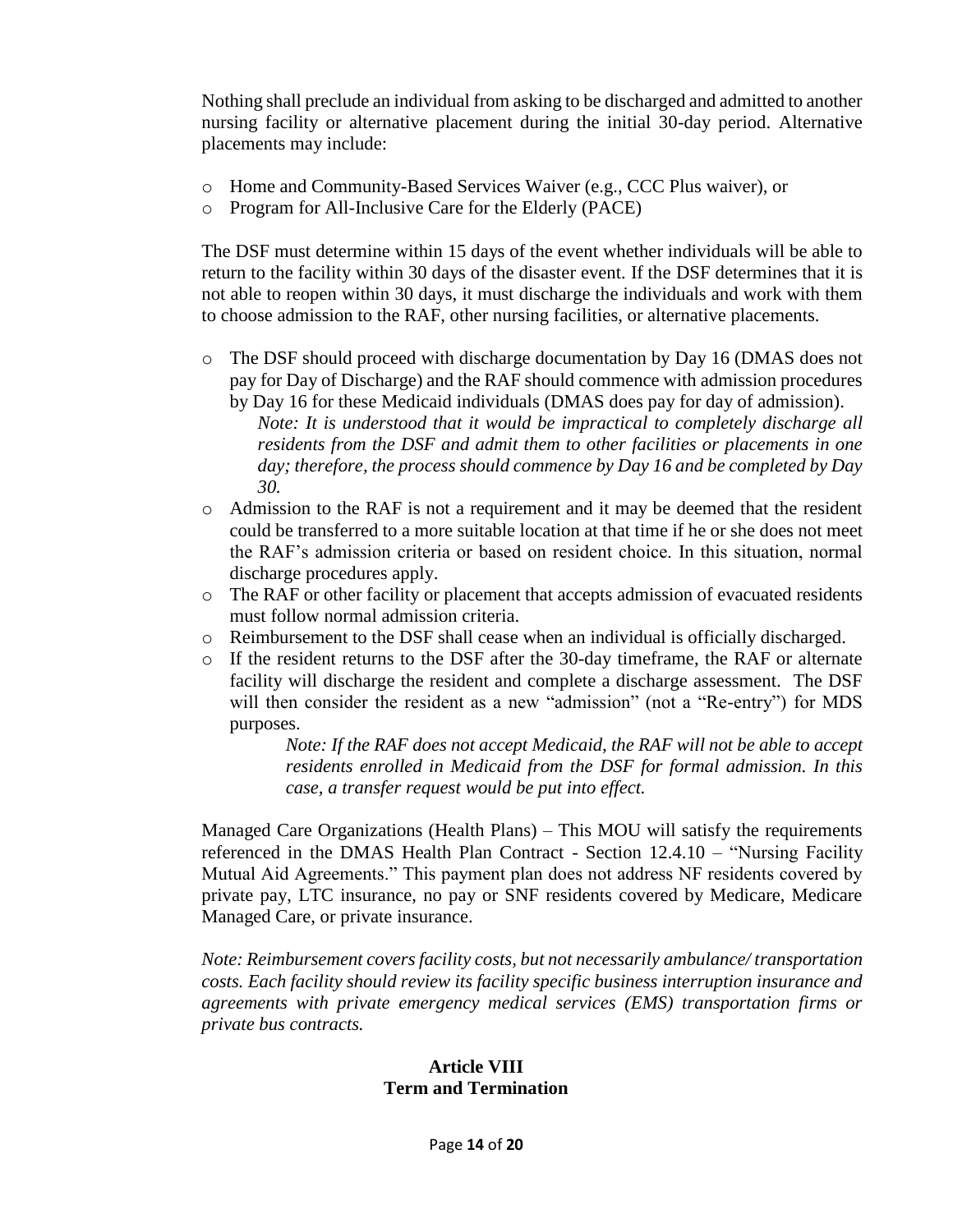## **8.1 Term**

This MOU is effective as of the Effective Date set forth on the signature page below and shall expire on December 31, 2022. A renewal MOU must be signed prior to the expiration of this MOU to continue participation in the LTC-MAP. Any facilities with an expired MOU may, at any time, request to sign a new MOU to participate in the LTC-MAP.

## **8.2 Termination**

A Participating Facility may at any time terminate its participation in the MOU by written notice to VDH OEP and VHHA. Termination is effective upon VDH OEP's receipt of notice. Any terminating Participating Facility shall remain liable for all obligations incurred during its period of participation, until the obligation is satisfied.

Participating Facilities who are not in compliance with this MOU may be given thirty (30) days to meet compliance. After thirty (30) days, VDH OEP may terminate a Participating Facility's participation in the LTC-MAP due to non-compliance with the terms of this MOU. This decision will be communicated by certified mail to the respective Participating Facility administrator within ten (10) days of the decision.

#### **Article IX Miscellaneous**

#### **9.1 Hold Harmless**

A Borrowing Facility/Evacuating Facility agrees to hold harmless any Lending Facility/RAF for acts of negligence or omissions on the part of the Lending Facility/RAF good faith response for assistance during a Disaster. The RAF or Lending Facility is responsible for appropriate credentialing of staff and for the safety and integrity of supplies provided to a Borrowing Facility.

## **9.2 Independent Contractor**

Each Participating Facility acts as an independent contractor with respect to the other parties to this MOU. Participating Facilities may not act on behalf of other Participating Facilities and have no rights to any assets except for assets under their own control. Nothing in this MOU alters in any way control of the management, assets, or affairs of any party. Nothing in this MOU shall be construed to give a Participating Facility any right of ownership, possession, use, or control of the facilities or assets of another Participating Facility. No party by virtue of this MOU assumes any liability for any debts or obligations of any kind incurred by another party to this MOU. Nothing in this MOU shall be construed as limiting the rights of any party to contract with any other party on a limited or general basis.

## **9.3 Mediation and Arbitration**

If a dispute arises out of or relating to this MOU, and if said dispute cannot be settled through direct discussions, the parties agree to first endeavor to settle the dispute in an amicable manner by mediation. Thereafter, any unresolved controversy or claim arising out of or relating to this MOU, or breach thereof, may be settled by arbitration, if the parties agree to do so, and judgment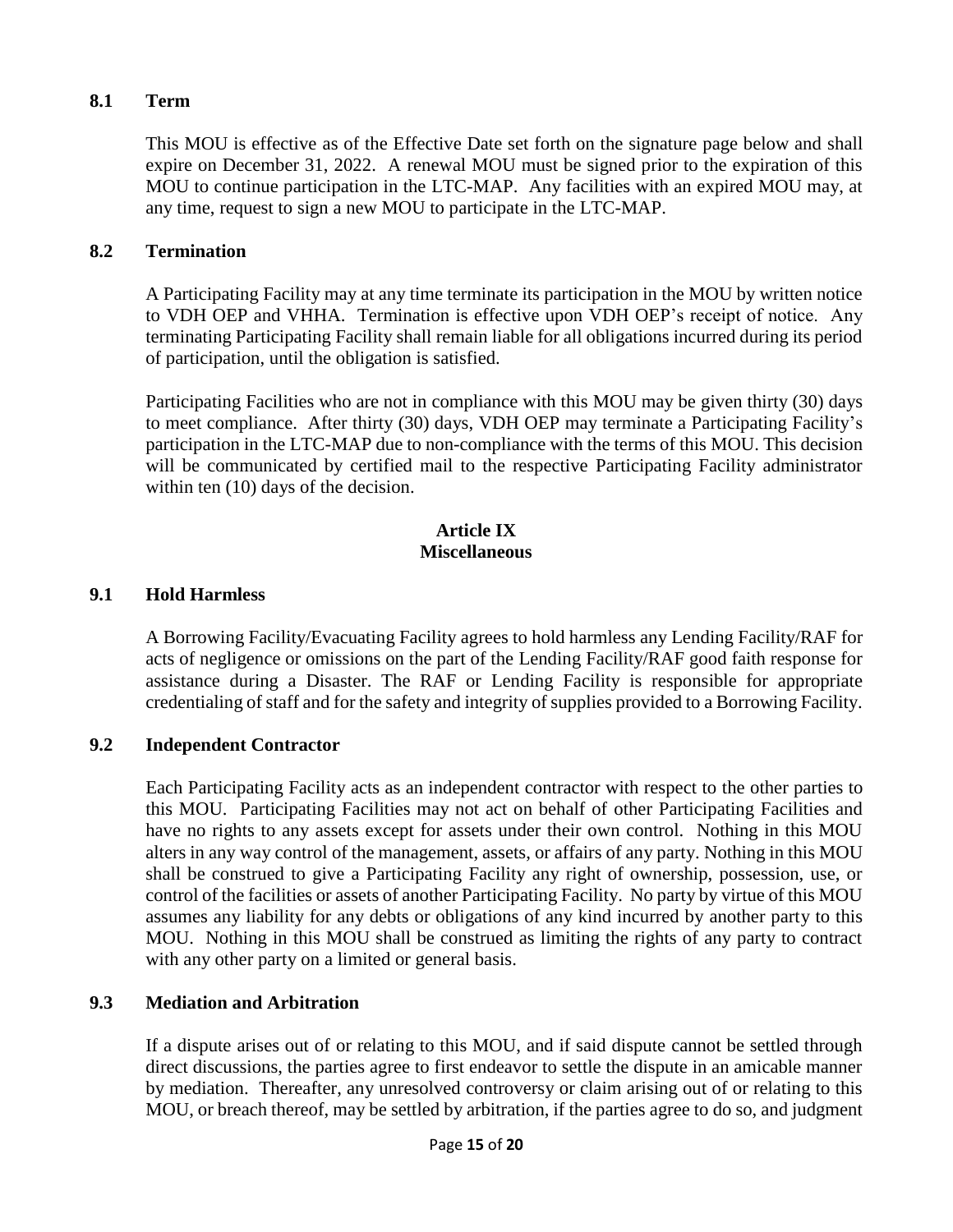upon the award rendered by the arbitrator may be entered in any court having jurisdiction thereof. The parties to this MOU may seek to resolve disputes pursuant to mediation or arbitration, but are not required to do so.

## **9.4 Worker's Compensation and Employee Claims**

Employees of a Participating Facility remain employees of that Participating Facility and all costs associated with the employee are the responsibility of the employer. Employers shall provide worker's compensation coverage as required by law.

# **9.5 Modifications**

The terms of this MOU may not be modified except by VDH and VHHA. Amendments to this MOU must be in writing and signed by Participating Facilities.

## **9.6 Entire Agreement**

This MOU and any attached exhibits constitute the entire agreement amongst the Participating Facilities. No other terms are agreed to unless in writing and signed by the Participating Facilities.

# **9.7 Non-Exclusiveness and Prior Agreements**

This MOU shall not supersede any existing mutual aid agreement, transfer agreements, or any other agreements between two or more Participating Facilities. Assistance requested by a party to a mutual aid agreement other than this MOU shall be governed by the terms of that mutual aid agreement, not by this MOU.

## **9.8 Governmental Authority and Venue**

This MOU shall be interpreted, construed, and enforced in accordance with the laws of the Commonwealth of Virginia. Any legal action that may arise out of this MOU shall be brought in the Commonwealth of Virginia and the City of Richmond.

## **9.9 No Partnership**

This MOU shall not be interpreted or construed to create an association, joint venture, or partnership among the Participating Facilities or to impose any partnership obligation or liability upon any Participating Facility. Further, no Participating Facility shall have any undertaking for or on behalf of, or to act as or be an agent or representative of, or to otherwise bind any other Participating Facility.

# **9.10 No Third-Party Beneficiary**

Nothing in this MOU shall be construed to create any rights in or duties to any third party, nor any liability to or standard of care with reference to any third party. This MOU shall not confer any right or remedy upon any person other than the Participating Facilities. This MOU shall not release or discharge any obligation or liability of any third party to any Participating Facilities.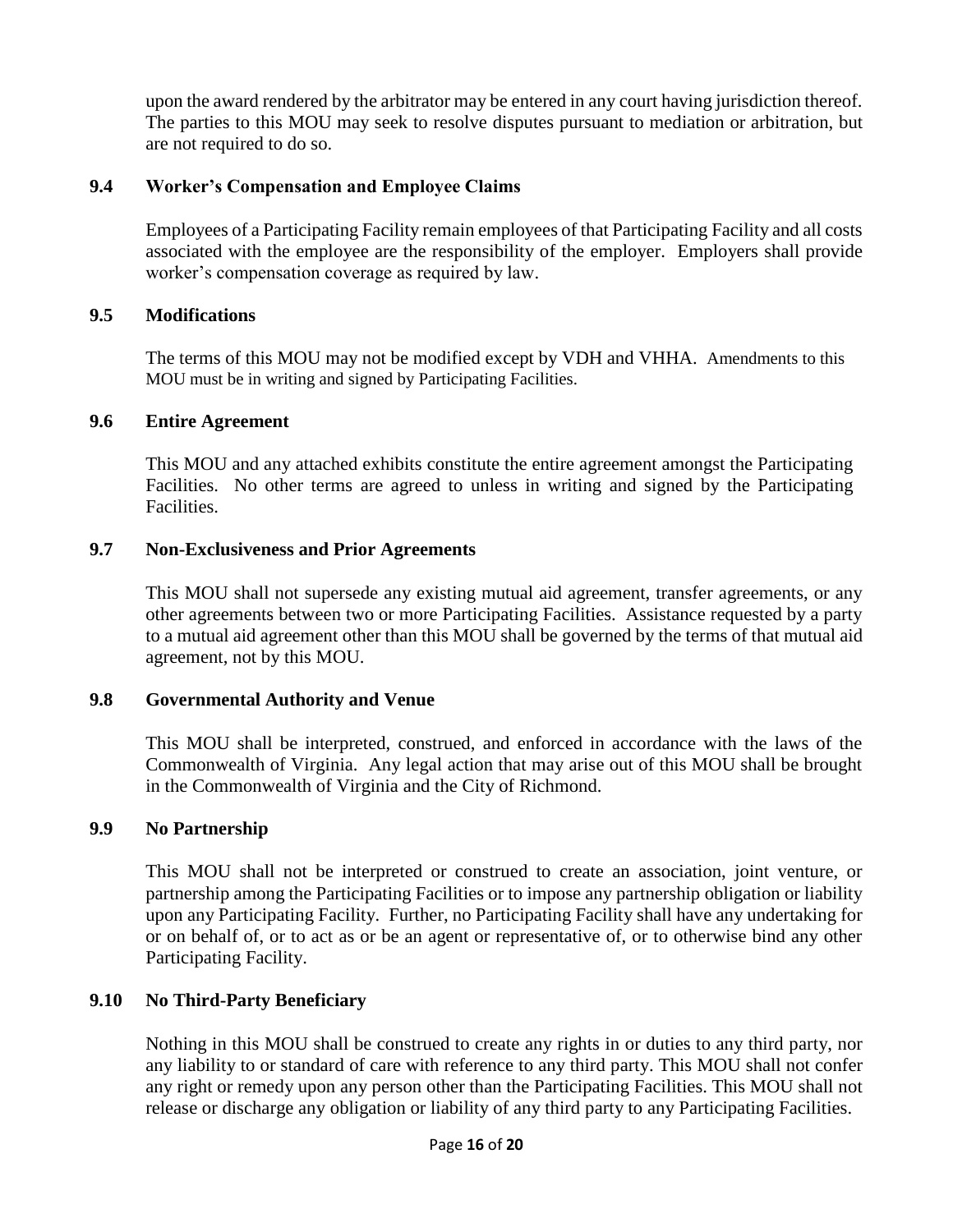#### **9.11 Successors and Assigns**

This MOU is not transferable or assignable, in whole or in part, by any Participating Facility.

#### **9.12 Waiver of Rights**

Any waiver at any time by any Participating Facility of its rights with respect to a default under this MOU, or with respect to any other matter arising in connection with this MOU, shall not constitute or be deemed a waiver with respect to any subsequent default or other matter arising in connection with this MOU. Any delay short of the statutory period of limitations, in asserting or enforcing any right, shall not constitute or be deemed a waiver.

#### **9.13 Invalid Provision**

The invalidity or unenforceability of any particular provision thereof shall not affect the other provisions hereof, and this MOU shall be construed in all respects as if such invalid or unenforceable provision had been omitted.

#### **9.14 Notices**

All notices, requests, approvals, demands and other communications required or permitted to be given under this MOU shall be in writing and shall be deemed to have been duly given and to be effective when delivered personally (including delivery by express or courier service) or, if mailed, four (4) business days after being deposited in the United States mail as a registered or certified matter, postage prepaid, return receipt requested, addressed as follows:

| If to VDH OEP: | Director, Office of Emergency Preparedness<br>Virginia Department of Health<br>109 Governor Street<br>$13th$ Floor |
|----------------|--------------------------------------------------------------------------------------------------------------------|
| If to VHHA:    | Richmond, Virginia 23219<br>Director of Emergency Preparedness                                                     |
|                | Virginia Hospital & Healthcare Association<br>4200 Innslake Drive, Suite 203<br>Glen Allen, Virginia 23060         |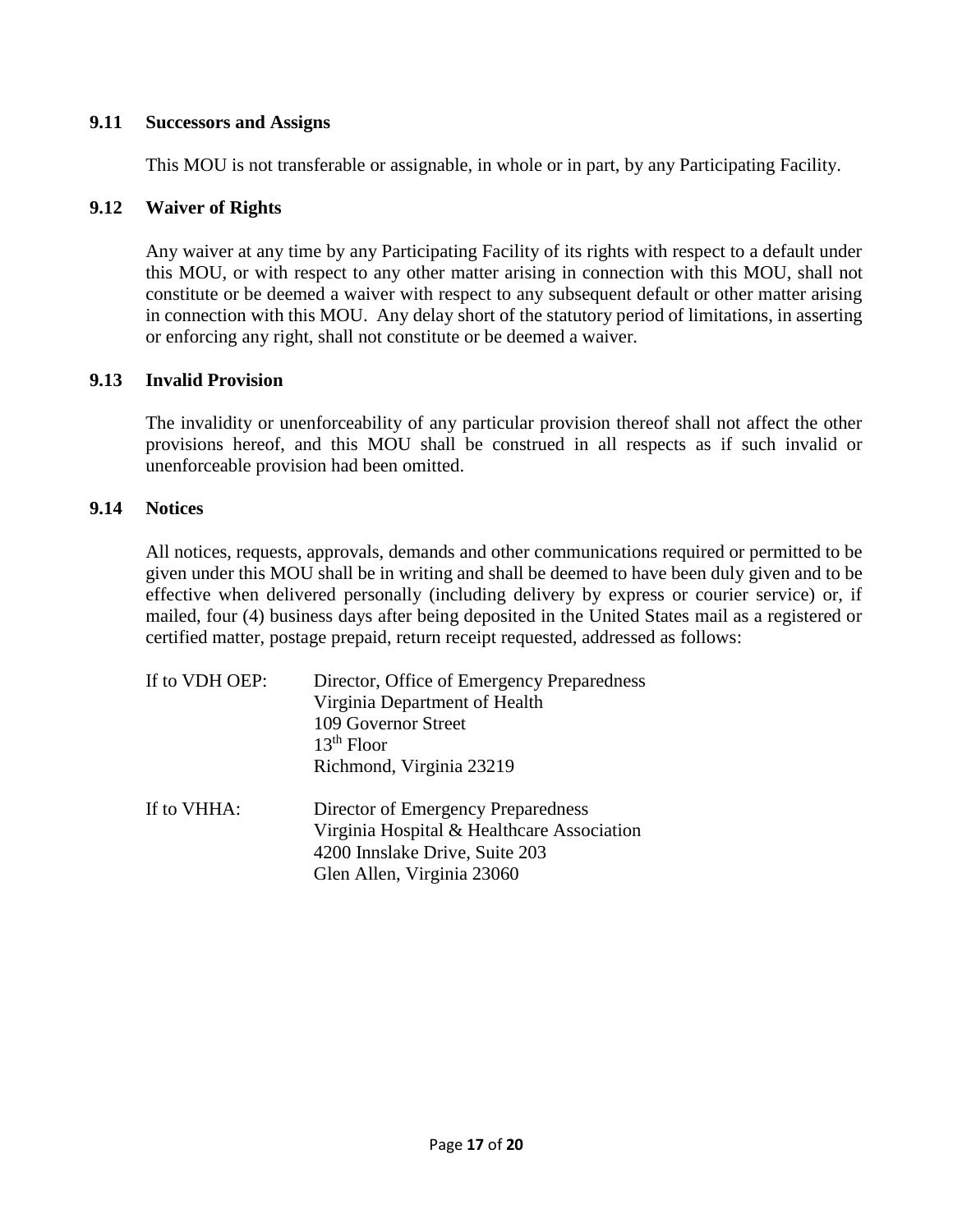# **Virginia Long-Term Care Mutual Aid Plan Memorandum of Understanding**

IN WITNESS WHEREOF, the Participating Facility named below has signed this MOU as of \_\_\_\_\_\_\_\_\_ \_\_, 2018 ("Effective Date").

| <b>Facility Name:</b> |                                                                                                                       |
|-----------------------|-----------------------------------------------------------------------------------------------------------------------|
| Address:              |                                                                                                                       |
| City / State / Zip:   | <u> 1989 - Andrea Stationer, fransk politiker (d. 1989)</u>                                                           |
| Phone:                | <u> 1980 - John Stein, Amerikaansk politiker (</u> † 1920)                                                            |
| Signature:            | <u> 1989 - Andrea State Barbara, amerikan personal di sebagai personal di sebagai personal di sebagai personal di</u> |
| <b>Printed Name:</b>  |                                                                                                                       |
| Title:                |                                                                                                                       |
| Date:                 |                                                                                                                       |

Executed MOUs will be retained at the Virginia Hospital & Healthcare Association offices. Please retain one executed copy for your records and mail or e-mail this signed page to:

Kelly Parker Director, Emergency Preparedness Virginia Hospital & Healthcare Association 4200 Innslake Drive, Suite 203, Glen Allen, VA 23060 [kparker@vhha.com](mailto:kparker@vhha.com)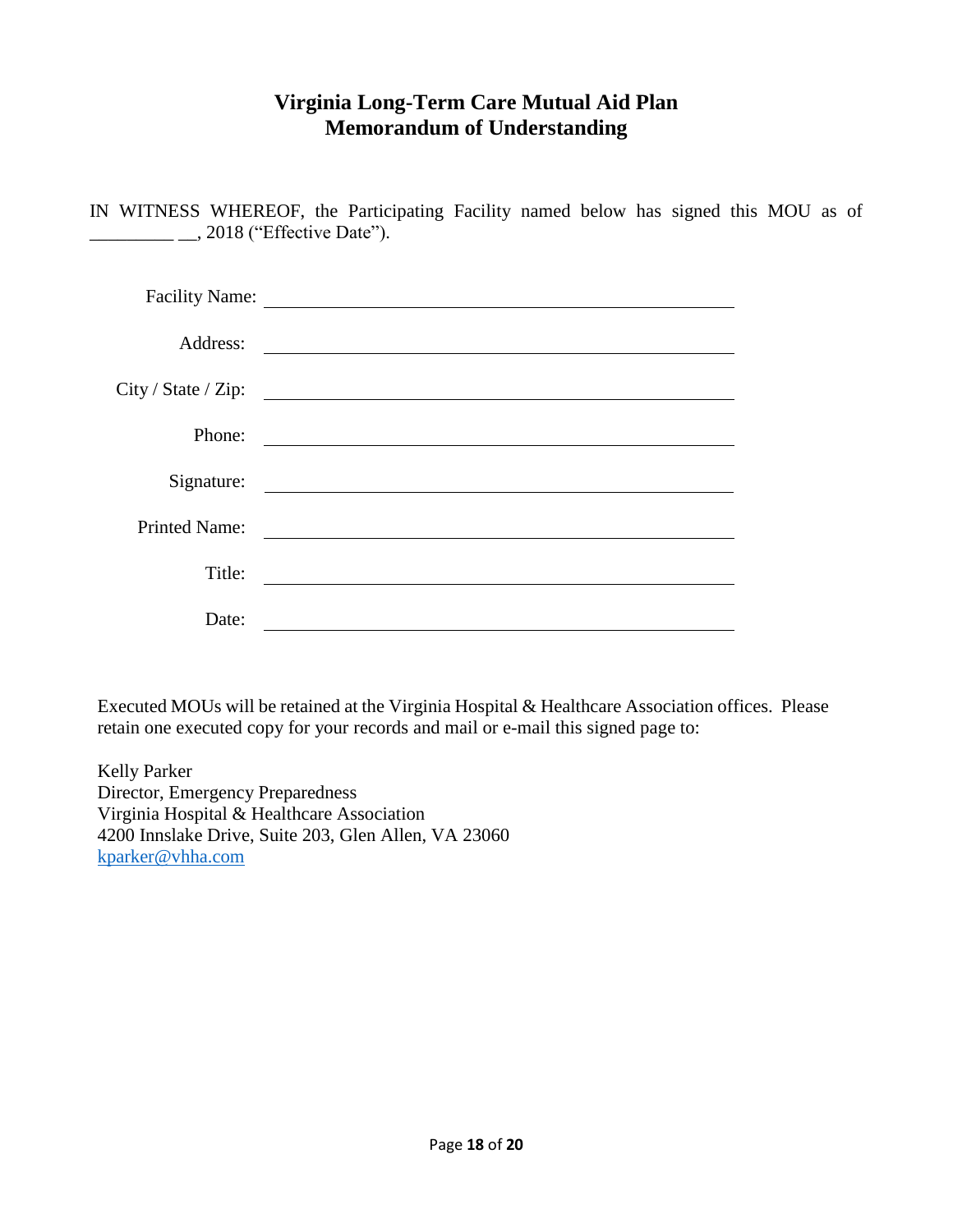# **EXHIBIT A**

**Resident / Medical Record / Staff / Equipment Tracking Sheet**